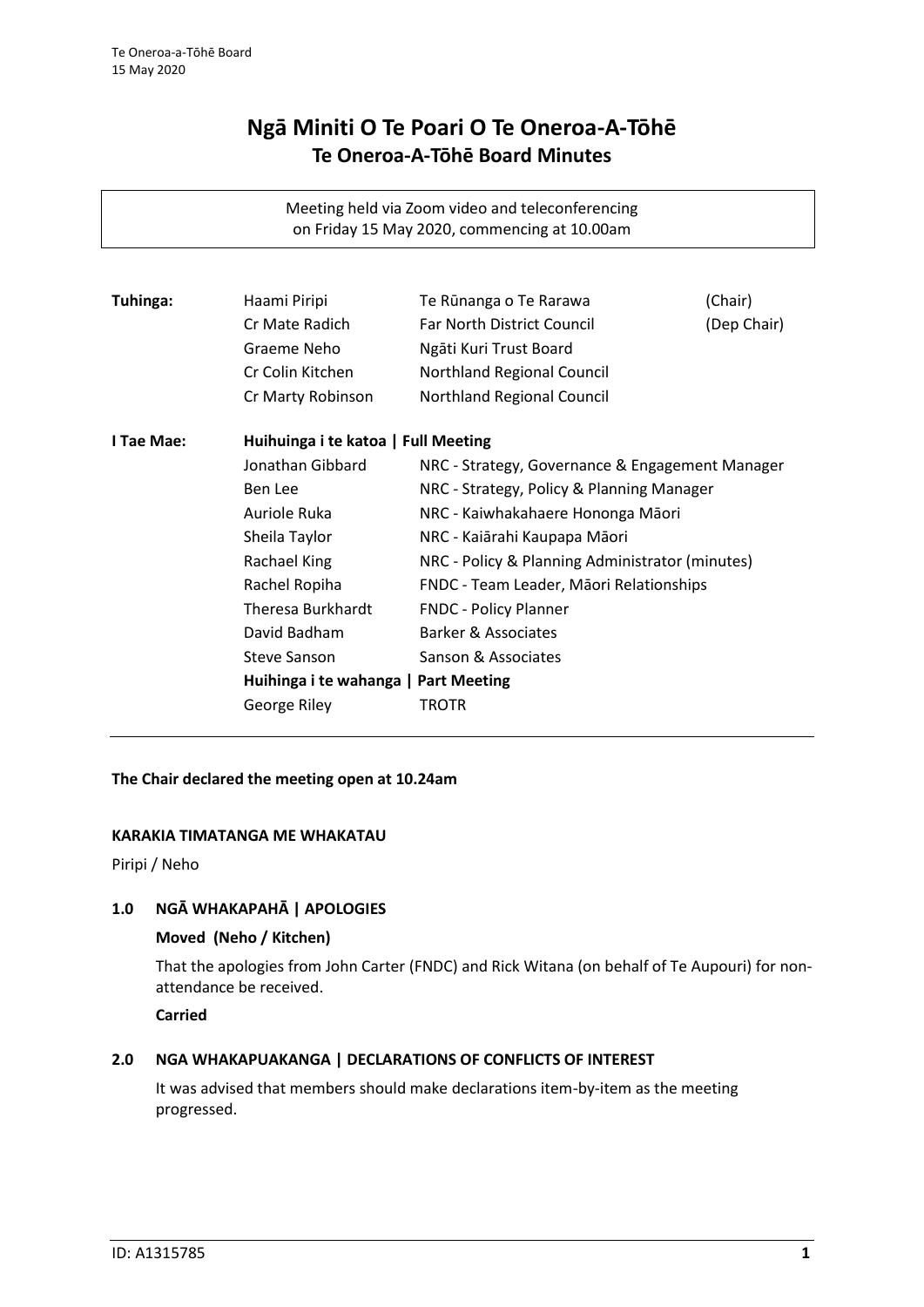# **3.0 WHAKĀE NGĀ MINITI | CONFIRMATION OF MINUTES**

# **3.1 Confirmation of Minutes**

**ID: A1311351**

#### **Report from Rachael King, Board Secretary**

#### **Moved (Neho / Radich)**

That the minutes of the Te Oneroa-a-Tōhe Board meeting held on 17 April 2020 be confirmed as a true and correct record.

**Carried**

# **4.0 NGĀ RIMITI | ITEMS**

**4.1 Financial Report**

# **ID: A1311357**

# **Report from Rachael King, Board Secretary**

# **Moved (Robinson / Kitchen)**

That the 'Financial Report' by Rachael King, Board Secretary and dated 1 May 2020, be received.

#### **Carried**

# *Agreed Action:*

*More information was requested regarding consultant information – more detail to be added to the description column moving forward*

# **4.2 Request for Funding**

#### **ID: A1312345**

# **Report from Ben Lee, Strategy, Policy & Planning Manager**

#### **Moved (Kitchen / Robinson)**

- 1. That the report 'Request for Funding' by Ben Lee, Strategic Policy and Planning Manager and dated 5 May 2020, be received.
- 2. That the Te Oneroa-a-Tōhē Board approves up to \$2,000 (excluding GST) for legal advice on options for providing additional power to the Board for making decisions on resource consent applications within the Te Oneroa-a-Tōhē beach management areas.
- 3. That the Te Oneroa-a-Tōhē Board approves up to \$2,000 (excluding GST) for a traffic planning expert to provide advice on traffic matters for vehicles driving on Te Oneroa-a-Tōhē.
- 4. That the Te Oneroa-a-Tōhē Board approves up to \$2,000 (excluding GST) to hire someone, preferably locally, to procure photos of Te Oneroa-a-Tōhē to be used in the beach management plan and be available to use for any other Board activities.
- 5. That the Te Oneroa-a-Tōhē Board delegates authority, to approve expenditure approved by the Board in accordance with resolution 2, 3 and 4, to Jonathan Gibbard, Group Manager – Strategy, Governance and Engagement of the Northland Regional Council.

#### **Carried**